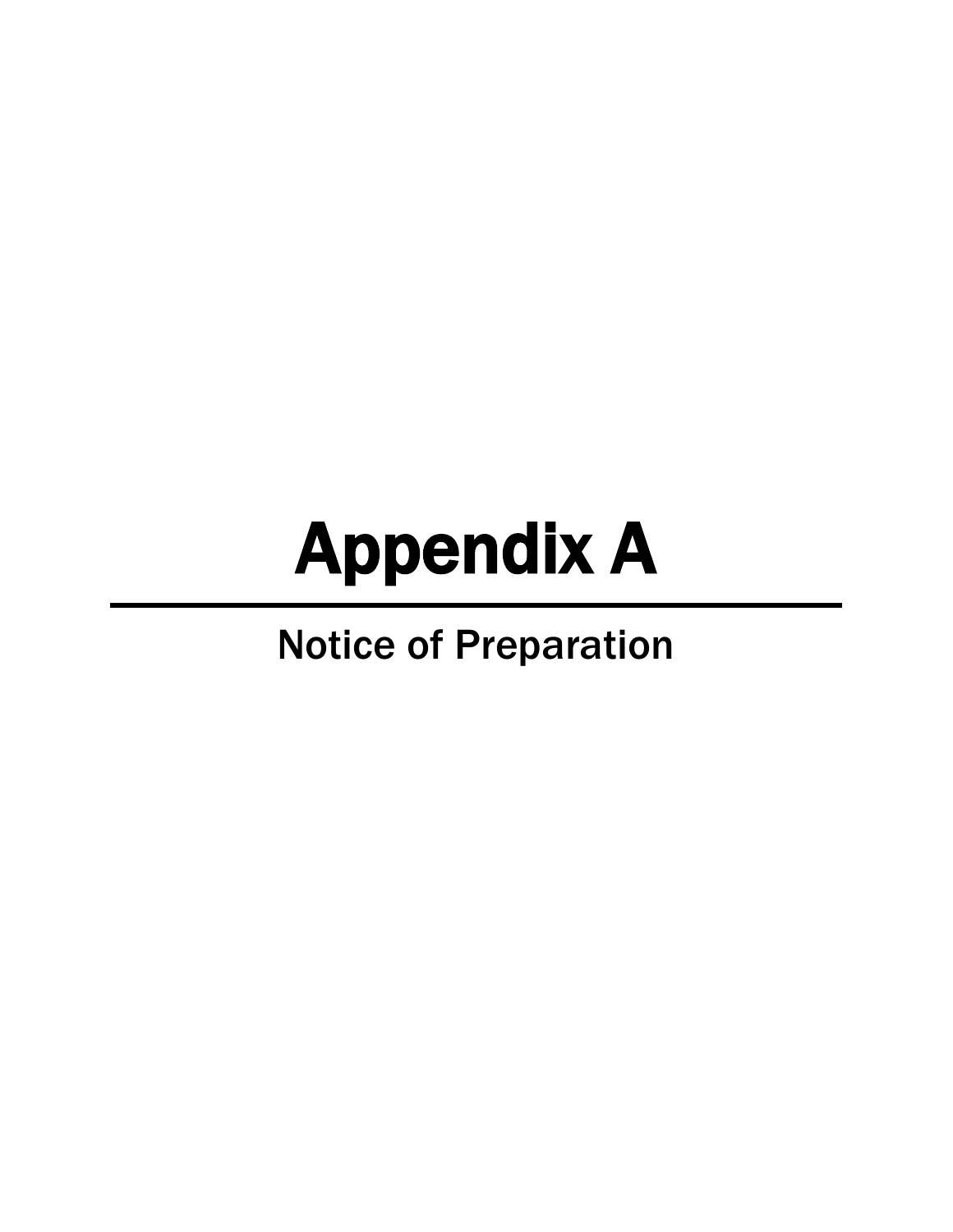TAHOE TRANSPORTATION DISTRICT P.O. Box 499 128 Market Street, Suite 3F Zephyr Cove, NV 89448 (775) 589‐5500 Fax: (775) 588‐0917



TAHOE REGIONAL PLANNING AGENCY P.O. Box 5310 128 Market Street Stateline, Nevada 89449‐5310 (775) 588‐4547 Fax: (775) 588‐4527



This notice is being issued jointly by the Tahoe Regional Planning Agency (TRPA) and the Tahoe Transportation District (TTD) in preparation of a joint TRPA Environmental Impact Statement (EIS) and California Environmental Quality Act (CEQA) Environmental Impact Report (EIR).

## **NOTICE OF PREPARATION**

| To: | California State Clearinghouse                                     |
|-----|--------------------------------------------------------------------|
|     | Responsible Agencies                                               |
|     | <b>Trustee Agencies</b>                                            |
|     | Other Interested Public Agencies                                   |
|     | Interested Parties and Organizations                               |
|     | Affected Property Owners (within 300 feet of the project boundary) |
|     |                                                                    |

## Subject: Notice of Preparation of a TRPA Draft EIS and CEQA Draft EIR for the State Route (SR) **89 /Fanny Bridge Community Revitalization Project**

| <b>Lead Agencies:</b>                  |                                    |
|----------------------------------------|------------------------------------|
| <b>TTD</b>                             | <b>TRPA</b>                        |
| P.O. Box 499                           | P.O. Box 5310                      |
| Zephyr Cove, NV 89448                  | 128 Market Street                  |
|                                        | Stateline, NV 89449-5310           |
| <b>Contact: Alfred Knotts</b>          | Contact: Brian Judge               |
| <b>Transportation Project Manager</b>  | Principal Environmental Specialist |
| Phone: (775) 589-5503                  | Phone: (775) 589-5262              |
| Fax: (775) 588-0917                    | Fax: (775) 588-4527                |
| Email: aknotts@tahoetransportation.org | Email: bjudge@trpa.org             |

**Project Title:** State Route (SR) 89 /Fanny Bridge Community Revitalization Project

**Project Location:** The project site is located within the immediate vicinity of Truckee River Bridge # 19‐ 0033 (locally known as the "Fanny Bridge") in Tahoe City, Placer County, California.

**Project Overview:** The SR 89 /Fanny Bridge Community Revitalization Project would include construction of a new bridge over the Truckee River, repair or replacement of Fanny Bridge, and various other improvements to address the following project objectives:

- Improve connectivity, reliability, travel times and operations of public transportation modal concepts, including increased mobility and safety of bicycles and pedestrians;
- Relieve existing congestion on SR 89 and improve vehicle mobility for commerce needs and a better resident and visitor experience;
- Improve traffic safety, traffic operations, and emergency access on SR 89 and SR 28, which includes the river crossing (Fanny Bridge) and associated intersections;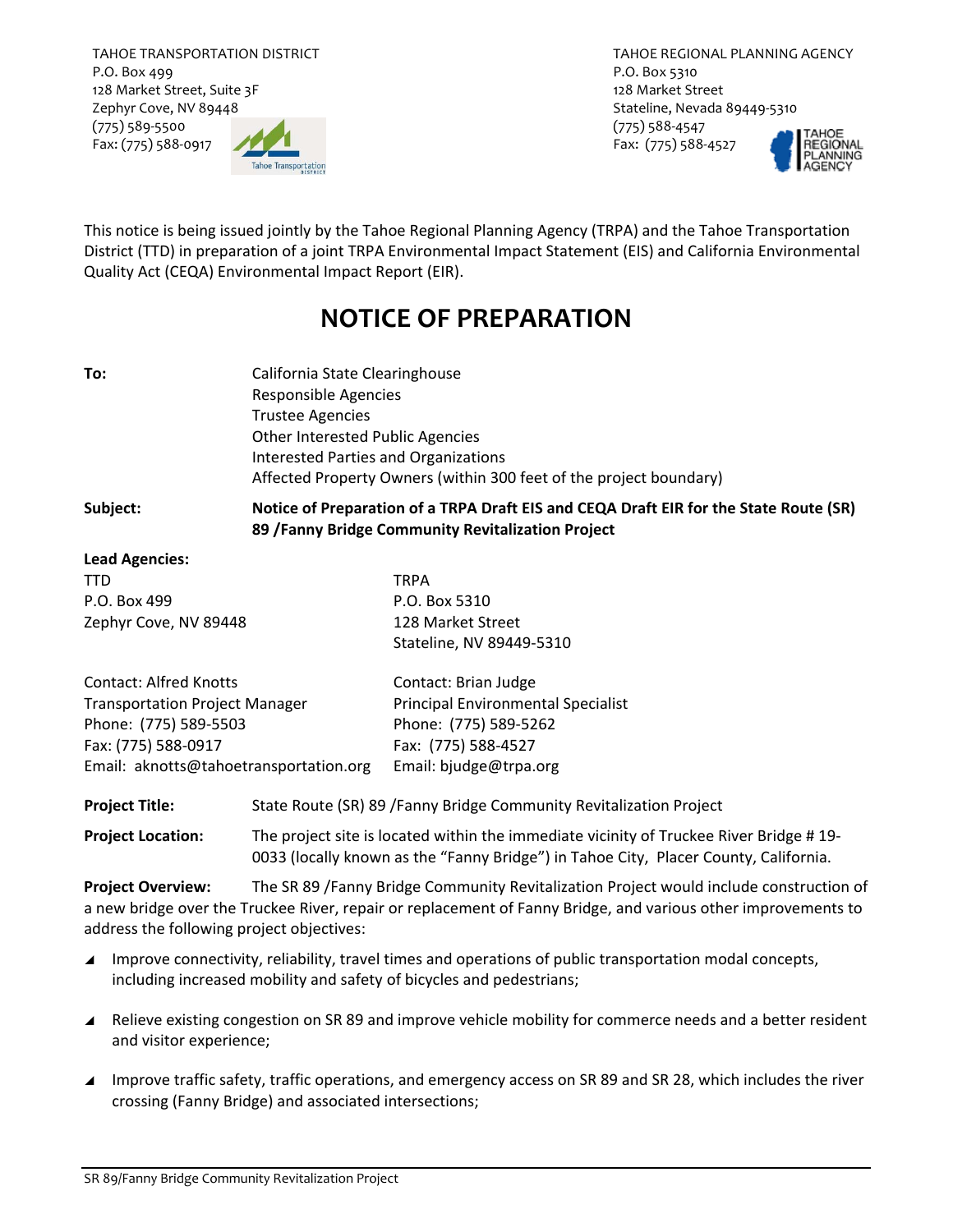- Improve highway freight mobility and commerce needs;
- Improve the river crossing's structural integrity (Fanny Bridge) and resolve safety and community concerns about the cultural values related to the historic Fanny Bridge;
- Make public transportation more effective with better connectivity, reliability, and travel times;
- Provide two viable emergency evacuation routes from the Lake Tahoe West Shore communities; and
- Reduce vehicle emissions and improve stormwater treatment.

Four action alternatives and a no‐action alternative will be evaluated in the EIS/EIR. TRPA and TTD are initiating preparation of an EIS/EIR for the SR 89/Fanny Bridge Community Revitalization Project. This document is an EIS prepared by TRPA pursuant to the Tahoe Regional Planning Compact, Code of Ordinances, and Rules of Procedure and an EIR prepared by TTD pursuant to CEQA (Public Resources Code Section 21000 et seq.) and the State CEQA Guidelines (California Code of Regulations Section 15000 et seq.). It is anticipated that an Environmental Assessment (EA) will be prepared by the California Department of Transportation (Caltrans) (under National Environmental Policy Act (NEPA) delegation authority from the Federal Highway Administration (FHWA)) pursuant to NEPA (42 U.S. Code 4321 – 4347), the Council on Environmental Quality's Regulations Implementing NEPA (40 Code of Federal Regulations [CFR] 1500 – 1508), FHWA Environmental Impact and Related Procedures (23 CFR 771), and the Caltrans Standard Environmental Reference. This notice meets the TRPA and CEQA noticing requirements for a Notice of Preparation (NOP). Public notice of scoping is not required for an EA.

A brief description of the alternatives likely to be evaluated in the EIS/EIR and a summary of the probable environmental effects of the proposed project are available for review on the TRPA website at: www.trpa.org, and on the TTD website at: www.tahoetransportation.org.

**Public Scoping:** The purpose of this NOP is to solicit views of interested persons, organizations, and agencies as they relate to the scope and content of the information to be included and analyzed in the EIS/EIR. Agencies should comment on the elements of the environmental information that are relevant to their legal authority and statutory responsibilities in connection with the project.

The designated public scoping period will extend for 60 calendar days beginning on December 2, 2011 and concluding on January 30, 2012. Comments would be most helpful if received within this 60‐day scoping period. Please send your comments and contact information to Alfred Knotts, TTD Project Manager, by mail, fax, or email to the address shown above. Comment letters should include the name of a contact person at your agency or organization. Additional information on the SR 89/Fanny Bridge Community Revitalization Project may be obtained at www.tahoetransportation.org.

Three public scoping meetings will be held to provide the opportunity to learn more about the SR 89 /Fanny Bridge Community Revitalization Project and to receive comments from the public and other interested parties and agencies regarding the issues that should be addressed in the EIS/EIR. The scoping meetings will be held as follows: